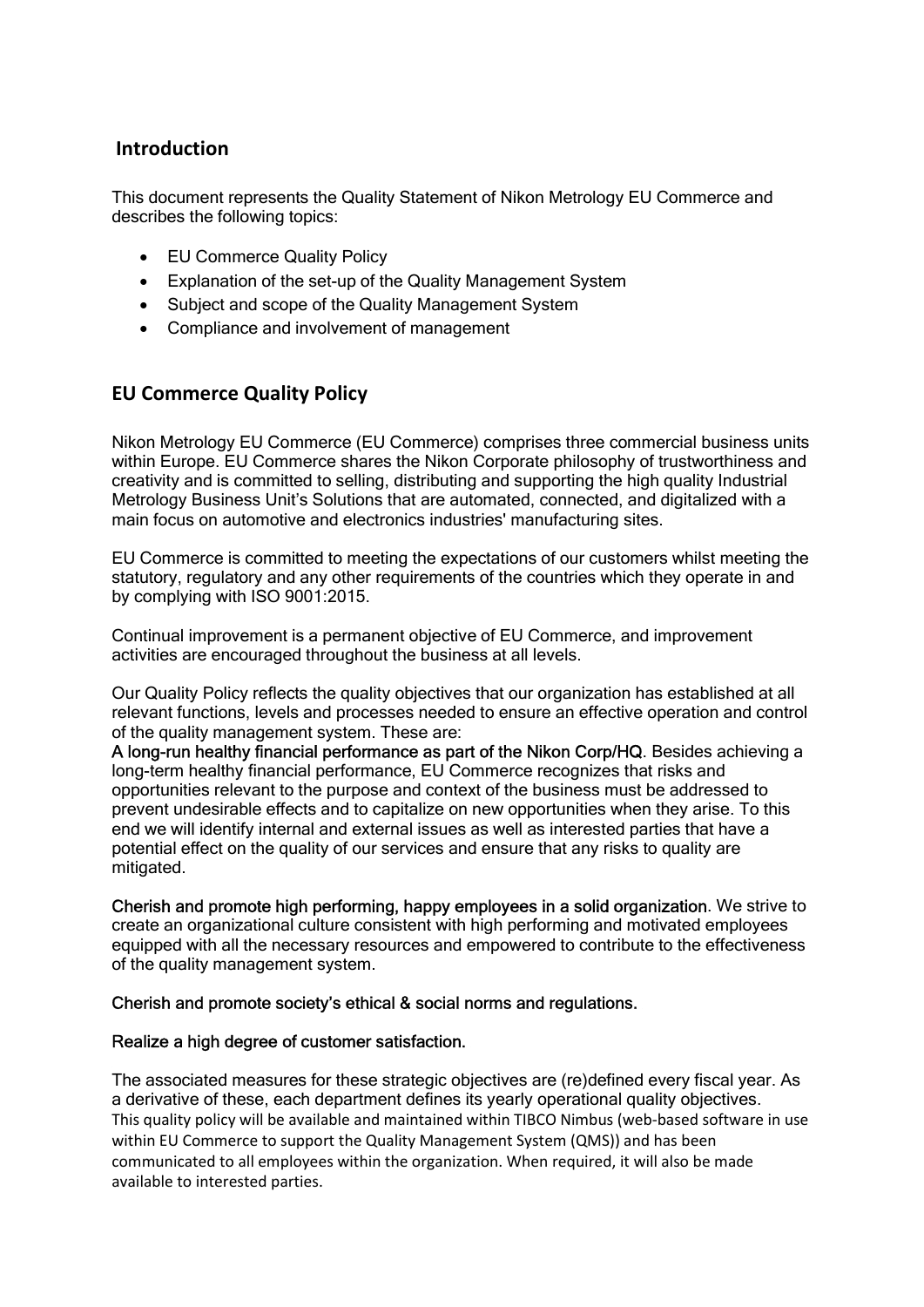# Set up of the Quality Management System

ISO 9001 prescribes that the organization establishes, documents, implements and maintains a quality management system and continually improves its effectiveness.

EU Commerce's QMS has been largely set up in the process management tool TIBCO Nimbus and is largely managed from this application. EU Commerce has recorded all its processes (including the mutual relationships) and documents (including work instructions, templates, and policies) in TIBCO Nimbus. The information in TIBCO Nimbus provides insight into who does what, when, why and how. Via a web-based environment, all employees have access to the processes and documents relevant to them to be able to find all information needed to carry out their work.

If a process or document changes, all employees who need to be aware of that change are notified via the application to confirm that they have read and understood the change. If confirmation is not received, the employee will be addressed. In this way, everyone is constantly aware of the most current information (the "single source of truth") and conformity in the operation or execution is guaranteed.

An owner has been determined for every process and every document, so that not only the way of working, but also the responsibilities within the organization are clearly assigned. TIBCO Nimbus contains a lot of information to be able to monitor the effectiveness of processes and identify potential opportunities for improvement. In addition, the interactive nature of the application encourages an active role for every employee in continual improvement.

## Scope of the Quality Management System

The installation, after-sales service, and support of X-ray CT systems, microscopy products, video measuring systems, laser radar systems, and laser scanners (all for industrial metrology applications), and inspection services using X-ray CT systems.

#### **Exclusions**

We procure products from other companies within the Nikon Group's Industrial Metrology Business Unit, that carry out research and development. EU Commerce markets these products and standardized services which don't require design and development from the side of EU Commerce anymore. Therefore, the component from the ISO 9001:2015 standard'8.3 Design and development of products and services' has been excluded. To ensure customer satisfaction also regarding product-quality, we evaluate the quality of our suppliers and their products (incl. the internally supplying sister-companies) on a continual basis.

#### Compliance and involvement of management

In TIBCO Nimbus compliance is implemented in the processes by means of so-called statement sets. Statement sets have been made for the ISO 9001 quality standard, so that the individual standard requirements are linked to activities in the processes.

Usage reports can be created to get an overview of where and how the various ISO requirements are met within EU Commerce.